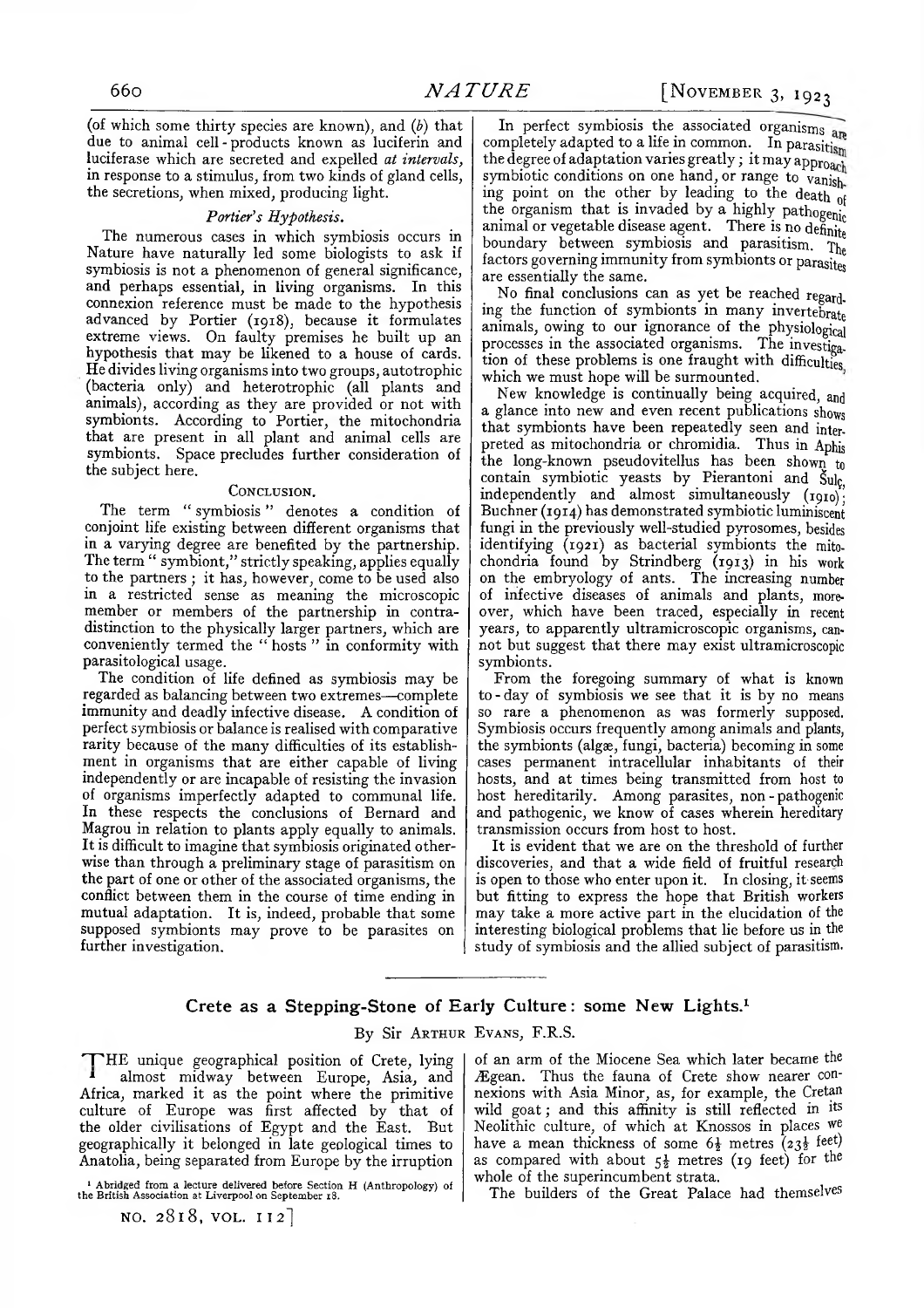removed the earlier Minoan or Post-Neolithic strata from the top of the original *"* Tell " to form the Central Court, and immediately below its pavement level some traces of rubble masonry appeared; my investigation of which; in the summer of this year; resulted in the discovery of a complete house belonging \_as its contents showed — to the latest Neolithic phase.

This has supplied a most valuable record of the final stage in the development of the original culture of the island; still preserving the impress of its fundamental relationship with the mainland to the East. A female clay idol of " squatting " type is in this respect very significant. Still more important is a feature in the house plan itself; not traceable in any dwelling of the pure Minoan Age that has hitherto come to light— the appearance; namely; of the fixed hearth. The same arrangement conforms to the traditional Anatolian usage as illustrated, for example, by Troy and Sindjirli. This arrangement; as we know; was also shared by the primitive house-plans of mainland Greece from Thessaly to the Morea, but in Minoan Crete it was superseded by the use of movable hearths. On the other hand, the " but and ben " type of this Neolithic house with its side magazines itself survived in a religious connexion; as may be seen from the similar plan presented by the little shrine or " Casa Santa " of the Minoan goddess set up on the neighbouring peak of Mt, Juktas.

Whence then did the usage of the movable hearths reach Crete, which also entailed important modifications in structure? There are reasons for bringing this phenomenon into relation with a wave of southern influence which set in about the beginning of the earliest metal age in Crete, and to which was ultimately due the differentiation of the insular culture from that of the neighbouring Ægean region, and the rise of the brilliant Minoan civilisation, which in turn impressed itself on mainland Greece. A variety of evidence can be adduced indicating a very early intercourse between the Nile mouths and Crete, going back even to the age before Menes, when we know that navigation was already well advanced among the Delta population.

Remains of a series of typical predynastic vases of porphyry and other materials have come to light on the site of Knossos, while imitative stone vessels in variegated materials of indigenous fabric date back to similar models. A class of Early Minoan idols, either pointed or square below, claims a similar lineage, and "~as Prof. Newberry has shown— the Minoan 8-shaped shield is itself the outcome of that which formed part of the emblem of the Egypto-Libyan Delta goddess Neith. A Minoan goddess holding this shield seen at Wycenæ seems to have been the prehistoric forelunner of Athena, and something of the cult of the belta goddess also survives in that of the Snake goddess of Knossos.

Later influences of the same Egypto-Libyan class are  $\frac{traceable}{dt}$  in certain Cretan bead-seals and amulets of the period succeeding the VIIth Dynasty. So in- $\frac{t_{\text{msive}}}{t_{\text{cm}}}$  was the predynastic connexion with Crete that it seems possible that, at the time of Menes' conquest, Part of the older population had found a refuge in the

NO. 2818, VOL. II<sub>2</sub>]

As no objects due to this intercourse have yet appeared in the Neolithic Strata of Crete, we incidentally obtain a *terminus ad quem* for the close of the Neolithic period in the island. The date of the late predynastic epoch in Egypt cannot on any showing be brought down later than about 4000 B.C.

From the earliest dynastic period in Egypt proofs of direct intercourse with Crete continually multiply ; and fresh examples of this, in the shape of fragments of diorite bowls, including a remarkable specimen with ears inside the rim, from the site of Knossos, are now available. Most of these vessels seem to date from the IYth and Vth Dynasties, from which we have the first monumental records of Egyptian sea-going fleets.

One remarkable outstanding phenomenon is that though copies of Egyptian prehistoric and early dynastic stone vessels occur elsewhere in Crete notably of VIth Dynasty ointment-pots-the originals so far have been found only on the site of Knossos. Knossos from about the close of the Neolithic Age in Crete was thus becoming a staple of commerce with the Nile Valley.

The question thus arises, By what route did these predynastic and protodynastic objects reach this site ? In view of the prevailing northerly winds it does not seem probable that early navigators from or to Egypt coasted round the iron-bound promontories of northern and eastern Crete.

Further discoveries made during the course of this year by me at Knossos and in the central region of the island throw a new light on this question. On the southern slope of the site two parallel lines of massive foundations were unearthed— evidently forming part of a monumental approach to the Palace by a broad step-way, starting from a platform on which had abutted a main southern- highway. The remains of the paved way itself were brought out on the opposite side of the ravine, which had been crossed by means of a bridge ; and explorations in the interior have now made clear the existence of a Minoan road-line crossing the central region of the island. Remains of this, with massive terrace walls below and above, have been followed along the western steep of Mt. Juktas in the direction of the important Minoan station of Visala, and further south are traceable at intervals ascending and crossing the watershed— here about 1800 feet in elevation— and thence heading towards Phæstos and the southern ports.

It is, therefore, probable that the Egyptian trade was conducted by means of the direct sea-passage to these ports and thence by this very ancient transit route to Knossos. While endeavouring, however, to fix the exact site of the Minoan havens, a disconcerting phenomenon presented itself, which is of some geological interest. At Matala, the Roman harbour of Gortyna, the floors of rock-cut tombs of late Greek date lie nearly two metres beneath sea-level, implying a total subsidence of some four metres at least since the beginning of the Christian era. Similar evidence comes out at the Minoan port of Nirou Khani on the north coast, where there is actually a submarine quarry. The subsidence, therefore, probably extends to the whole of central Crete, and is in strong contrast to the fact that at Phalasarna, in the extreme west